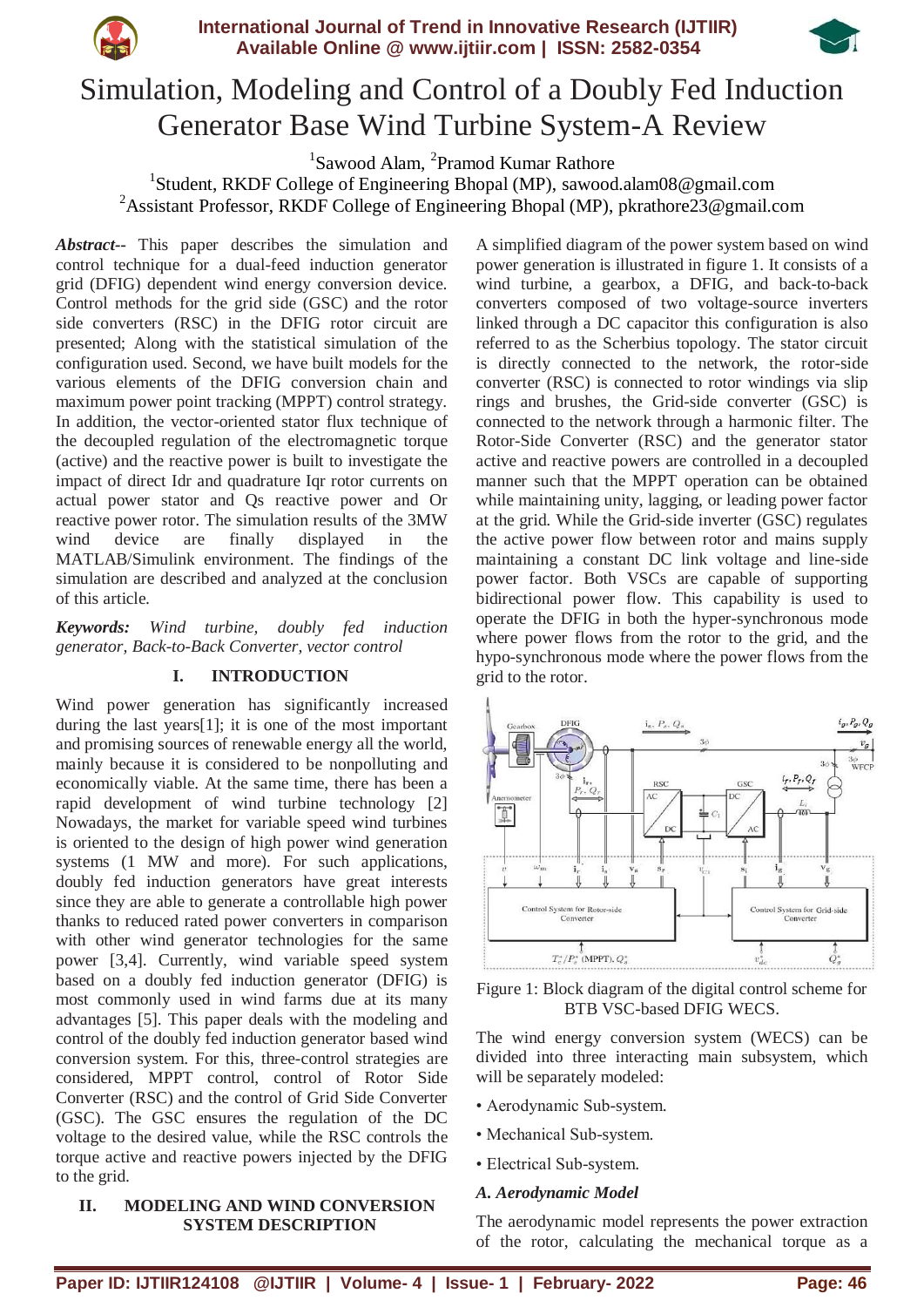

#### **International Journal of Trend in Innovative Research (IJTIIR) Available Online @ www.ijtiir.com | ISSN: 2582-0354**



function of the air flow on the blades. The wind speed can be considered as the averaged incident wind speed on the swept area by the blades with the aim of evaluating the average torque in the low speed axle. The torque generated by the rotor is defined by the following expression [6]:

$$
T_a = \frac{1}{2. w_t} \cdot C_p(\lambda, \beta) \cdot \rho \cdot S \cdot V^3
$$

Where represents the wind turbine power conversion efficiency. It is a function of the tip-speed ratio, as well as the blade pitch angle in a pitch-controlled wind turbine. Is defined as the ratio between the tangential speed of the blade tip and the wind speed.

*Modeling of mechanical Sub-system* the mechanical system of a DFIG wind turbine is modeled in some literature as a lumped a two-mass Stiffness of the shaft connecting the DFIG rotor mass to the turbine mass [8] as shown in Figure 2



Figure 2: Mechanical system of a DFIG wind turbine.

The power transmission train is constituted by the blades linked to the hub, coupled to the slow shaft, which is linked to the gearbox, which multiplies the rotational speed of the fast shaft connected to the generator. Torque and shaft speed of generator side, are given by:

$$
T_g = \frac{T_t}{G}
$$

$$
w_g = G \cdot w_c
$$

$$
1 = \frac{1_t}{G^2} + 1_g
$$

#### *C. Modeling of the electrical Sub-system*

#### *C.1. Model of DFIG:*

The mathematical model of the DFIG, which will later be simplified in this paper, is presented here, considering the generator's variables in the d,q synchronous reference frame. The equations for the stator and rotor windings can be written as:

$$
\begin{cases}\nV_{ds} = R_s t_{ds} - w_s \varphi_{qs} + \frac{d\varphi d_s}{dt} \\
V_{qs} = R_s t_{ds} + w_s \varphi_{qs} + \frac{d\varphi d_s}{dt} \\
V_{dr} = R_r t_{dr} - w_r \varphi_{qr} + \frac{d\varphi d_r}{dt} \\
V_{qr} = R_r t_{dr} + w_r \varphi_{qr} + \frac{d\varphi d_r}{dt}\n\end{cases}
$$

The d–q synchronous reference frame equations of the stator flux and rotor may be written also as:

$$
\begin{cases}\n\varphi_{ds} = L_s t_{ds} + Mt_{dr} \\
\varphi_{qs} = L_s t_{qs} + Mt_{qr} \\
\varphi_{dr} = L_r t_{dr} + Mt_{ds} \\
\varphi_{qr} = L_r t_{qr} + Mt_{qs}\n\end{cases}
$$

C.2.Average model of back to back converter

Generally, back-to-back converter is modelled using detailed model that use switching device in simulation. When this converter is connected to a complex circuit, especially system with high frequency switching, the time that needed to run the simulation will be very long. It makes the simulation become inflexible. Concerning the situation, average model of back-to back converter is proposed to generate flexible simulation for many different types of condition. Average model is faster than detailed model in simulation because it is not performing switching operation [8]. The voltage and current value of both grid side converter and rotor side converter in the d,q synchronous reference frame.

#### *C.3. Grid Side System (RL Filter Model)*

The description of the grid is very simple, represented by a resistance, an inductance and a voltage source, for each phase. The electric equations of the filter  $(R_f, L_f)$ connected to the grid in the synchronous d–q frame are given bellow:

$$
\begin{bmatrix} \theta_d \\ \theta_q \end{bmatrix} = L \frac{d}{dt} \begin{bmatrix} t_{fd} \\ t_{fq} \end{bmatrix} + \begin{bmatrix} R & -w_s L_f \\ w_s L_f & R \end{bmatrix} \begin{bmatrix} t_{df} \\ t_{qf} \end{bmatrix} + \begin{bmatrix} v_{fd} \\ v_{fq} \end{bmatrix}
$$

#### *C.4. DC-Link Model*

The RSC and GSC are connected through a DClink in a back-to-back topology. The power balance between the DC- link and the inverters' output is carried out. Thus, in order to obtain the current in the DC-link capacitor.

#### **III. CONTROL OF THE DFIG BASED WIND CONVERSION SYSTEM**

The dynamic model of the DFIG and controller design for the two converter stages are discussed in detail in this Section. The rotor side converter directly controls the active and reactive power flow from the stator of the DFIG to the grid. This is achieved by controlling the magnitude, frequency, and phase angle of the threephase currents injected into the rotor by the duty ratio (PWM) control of the voltage source converter. The specific control objectives of the rotor side converter are:

#### *A. Maximum power extraction*

The control system of DFIG wind turbine assures the variable speed operation that maximizes the output power for a wide range of wind speeds. The power extracted from the wind is maximized when the rotor speed is such that the power coefficient is optimal. Therefore, we must set the tip speed ratio on its optimal